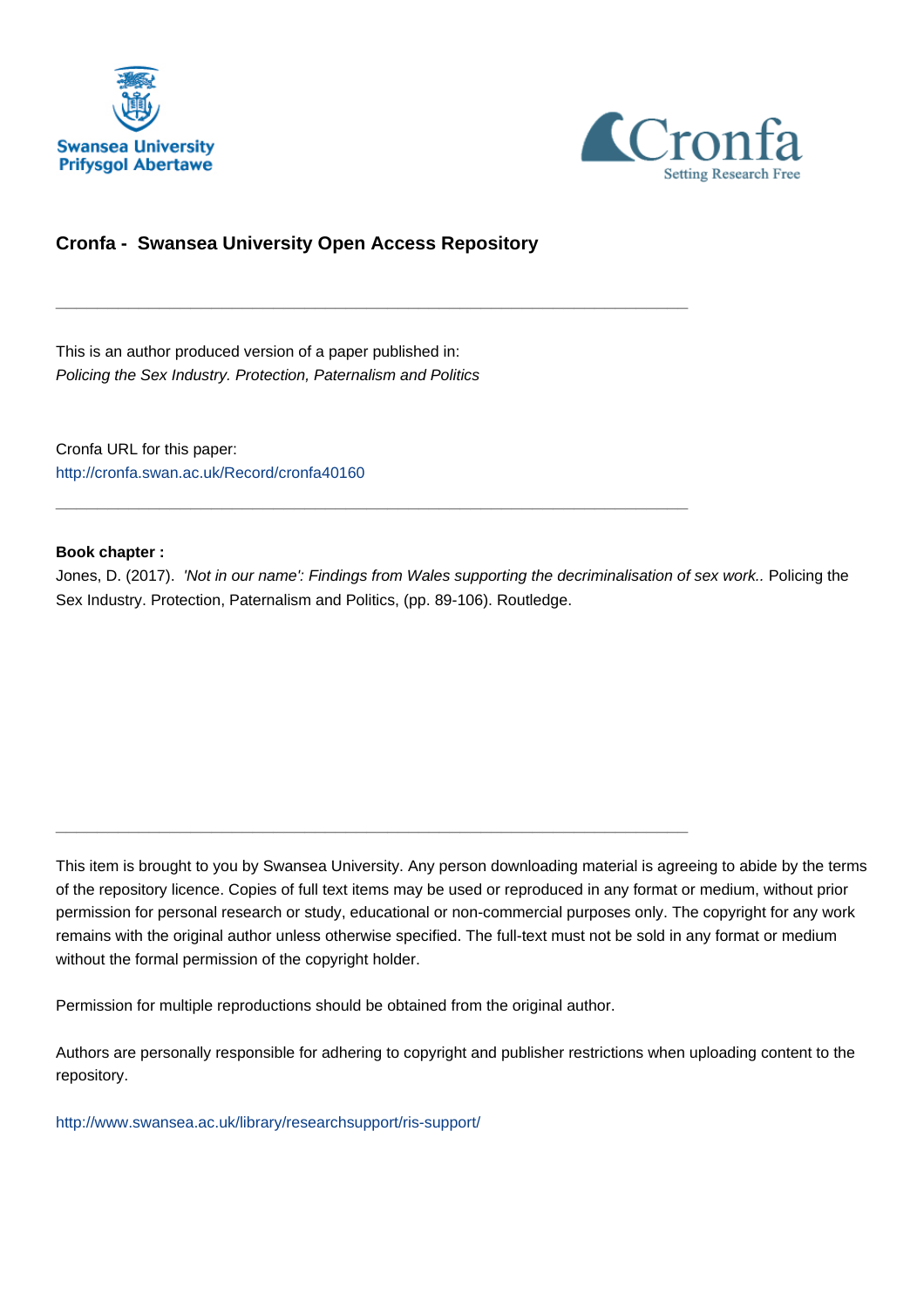$\bigoplus$ 

# **5 'Not in our name'**

 Findings from Wales supporting the decriminalisation of sex work

*Tracey Sagar and Debbie Jones* 

#### **Introduction**

 Several countries across the globe have English law at the very foundation of their legal systems (Australia, Canada and New Zealand for example), thus it is hardly surprising that in line with the English law, 'prostitution' has been closely associated with a public nuisance discourse in so many countries, with a tradition of managing and containing 'visible' street-based sex work in particular ( Hancock 1991; Kantola and Squires 2004; Scoular 2010; Abel et al. 2010; Campbell 2015). However, unlike parts of Australia and New Zealand which have adopted a progressive approach to sex work through either licencing (Australia) or the removal of sex work laws (New Zealand), England and Wales (like Canada) have remained steadfast in their position that visible sex work is offensive, injurious and a self evident public nuisance, thus commanding criminal law sanctions ( Wolfenden 1957 ). In England and Wales a system of partial criminalisation seeks to 'manage' sex work through outlawing a variety of visible activities such as soliciting and loitering in a public place under the Street Offences Act 1959 and kerb crawling and soliciting under the Sexual Offences Act 1985. It is an approach that was reemphasised in the late 1990s and beyond under the then New Labour government where sex work was not only held up as a public nuisance but also took on the mantle of behaviour that was *anti-social* causing harassment, alarm and distress to members of the wider community (Crime and Disorder Act 1998). Under the New Labour government communities were urged not to tolerate prostitution; the government even supported community activism against sex workers through the state backed 'Street Watch' community/policing initiative which had a primary aim of displacing sex workers outside of the community, and it urged local authorities and the police to work with members of the community to curb undesirable behaviour through the implementation of anti-social behaviour orders (ASBOs) preventing sex workers from engaging in 'prostitution' and excluding them from entering specified geographical areas (Sagar 2005, 2007). All of this took place within a new era of policing underpinned by the concept of *community safety* .

 Somewhat ironically, conceptually *community safety* moved the focus of crime prevention from property to *people* – it re-focused attention to the safety needs of those in the community (Squires 1997). Achieving community safety was dependent on local people working with the police and other agencies to

⊕

⊕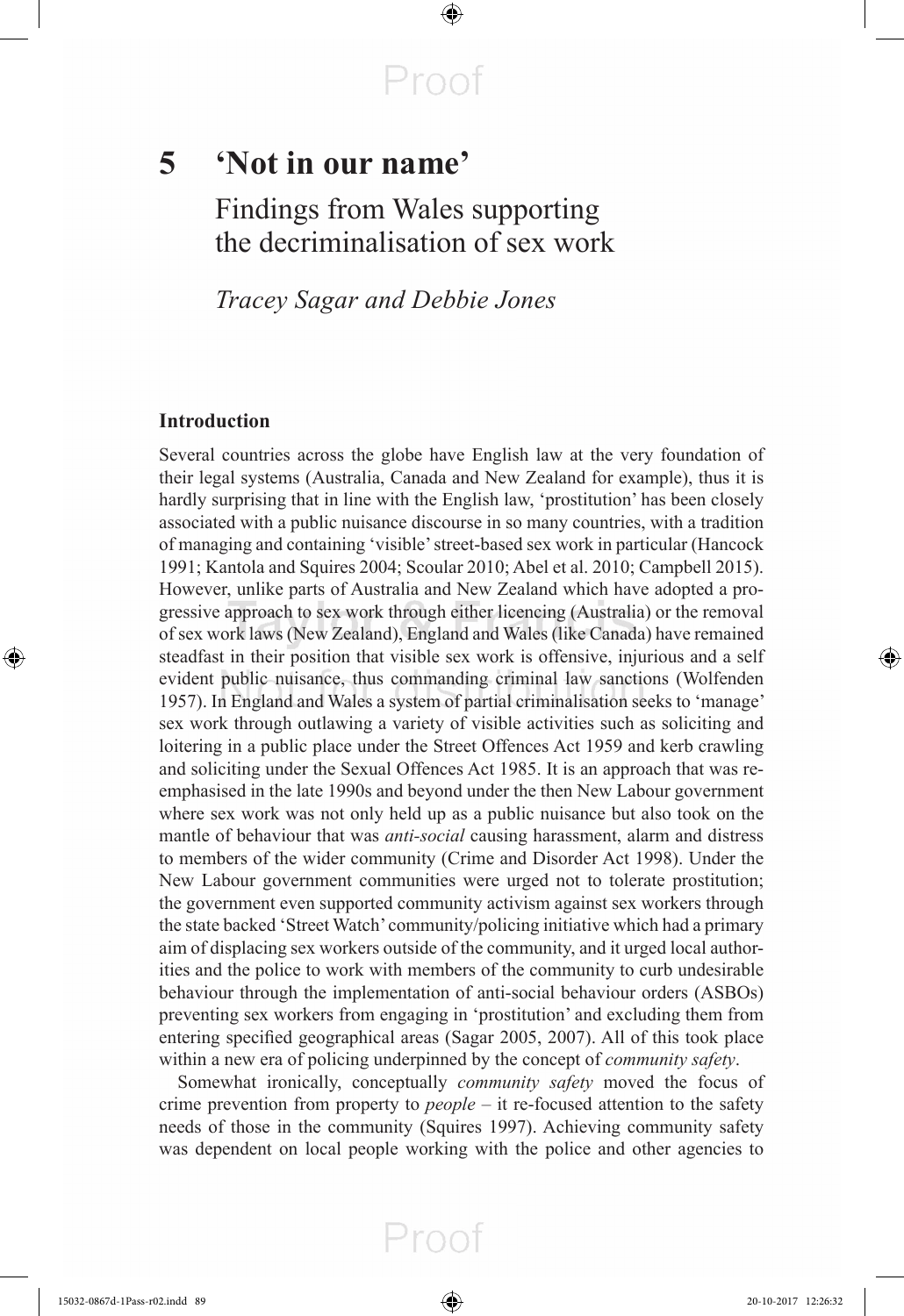$\bigoplus$ 

#### 90 *Tracey Sagar and Debbie Jones*

undertake coordinated action to resolve local problems. For the police, this partnership approach shared accountability for local issues but in doing so it meant that problems requiring community/police action were also selected at the local level, and primarily this meant that they would be set by the respectable middle classes i.e. those who were much more likely to engage with the police (Brake and Hale 1992: 77, cited in Squires 1997 ) to the detriment of others. Focusing on what and who the community needed protection *from* resulted in individuals and groups being either *inside* or *outside* of the community and this was and continues to be problematic for sex workers, and particularly so while sex work laws and policies are swathed in public nuisance/community protection discourse which prioritises the needs of the community – over and above for example the safety of sex workers.

 It is hardly surprising therefore that sex work policy reforms in England and Wales which are shrouded in protective speak (recognising the vulnerability and exploitation of sex workers, the need for welfarist interventions and support to leave the industry, see Home Office 2004 and 2006) have in fact had severe consequences for sex workers. What could outwardly be regarded as a form of progressive governance given that the needs and protection of sex workers appear to be elevated has been criticised by Scoular and O'Neill (2007) for utilising social 'inclusion techniques' which in truth are much more about 'risk management' and 'responsibilisation'. For example, today under the law of England and Wales sex workers (vulnerable or not) can be ordered by the court to engage with support workers to find ways to exit sex work (see, section 17 Policing and Crime Act 2009). In this instance, good citizenship requires individual change – ceasing to engage in sex work. In short, as Scoular and O'Neill (2007) bluntly explain, inclusion was never really on offer to sex workers. Instead the reforms reflected the moral and political communitarian vision of the then New Labour government, leaving sex workers on the road to nowhere – lacking good citizenship, beyond community and consequentially de-prioritised in Community Safety initiatives. Indeed, putting the final nail in the coffin, the then New Labour government throughout the policy development process declared sex work to be a public nuisance and the *in* tolerance of sex work in the community was encouraged, as well as zero tolerance policing initiatives (see Home Office 2004, 2006).

 At the same time, however, a different model of regulating sex work was being implemented across Europe, underpinned by a neo-abolitionist perspective ( Scoular and Carline 2014) that defined 'prostitution' as male violence against women and the epitome of male patriarchal domination (male and trans sex workers are not the focus of this agenda, see Whowell 2010 ). Several European countries in the late 1990s and the first decade of the new millennium outlawed the purchase of sex (for example, Sweden in 1999; Norway in 2009; Iceland in 2009) and what has become known as the 'Swedish' or 'Nordic model' has found a firm place on the political radar within Europe with Northern Ireland and France most recently adopting the model in 2016. To date, England and Wales (two countries which share the same criminal legal system) have refrained from criminalising the purchase of sex per se (see Home Office 2008), but as already noted, there is in place a re-structured legal framework designed to meet the call to provide protection for

Proof

⊕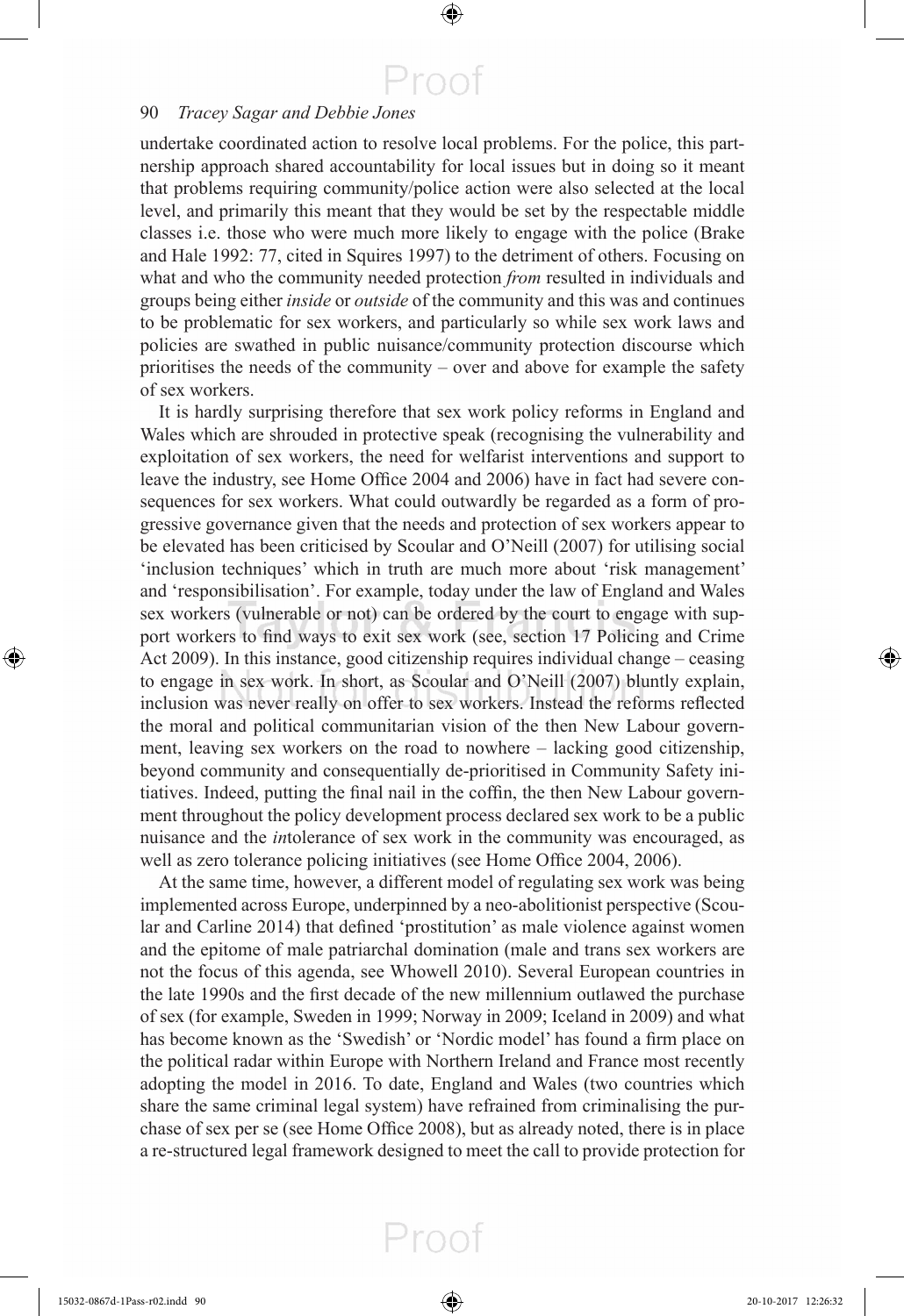$\bigoplus$ 

#### 'Not in our name': findings from Wales 91

sex workers from the violence inflicted by male exploiters and tougher measures have been implemented to protect against exploitation through laws that seek to deter men from purchasing sex (see for example, section 14 Policing and Crime Act 2009). As Carline (2009) points out, meeting the vulnerability of sex workers through criminal measures which target clients still sends forth a strong message that buying sex is morally unacceptable.

Of course a problem of some significance is presented where sex workers are on the one hand perceived to be vulnerable and exploited and in need of assistance, and on the other creators of public nuisance and offenders against the community because prioritising community interests can serve to negatively impact on the safety of sex workers – where sex workers are forced out in geographical terms from residential areas (through ASBOs and more recently Criminal Behaviour Orders under the Anti-Social Behaviour Act 2014 for example, and zero tolerance policing including operations targeted at clients), their vulnerability is heightened (Sanders 2009). Furthermore, it is true to say that concerns within the academic community are unremitting regarding the compulsory nature of section 17 engagement and support orders and the ability of criminal justice interventions to 'exit' sex workers from the streets (Scoular and Carline 2014) as well as reducing sex work through client targeting (Sanders et al. 2009). And while further policy guidance on responding to sex work was offered in 2011 from the then Coalition government which did (once again) emphasise the need to provide holistic multi-agency support for sex workers to facilitate exit from sex work, it also followed the long-standing trend of governments in underlining the negative impact sex work can have on communities and made it clear that local resources should be utilised to prevent sex work from taking place (Home Office 2011). In sum, despite the contemporary shifts in law and policy from enforcement to welfarist models of social control, sex work continues to be regarded as a crime against the community and protecting the community from sex workers remains at the heart of sex work policy in England and Wales (Sagar and Jones 2013a). The upshot is that the legal and policy framework regulating sex work in England and Wales is full of contradictions and this in turn presents a labyrinth to be negotiated in policing terms.

 This chapter challenges the premise that sex work is a crime against the community necessitating punitive control. It draws on findings from the research project 'Sex Work Research Wales', a 4-year project that took place across Wales between 2010 and 2014.<sup>1</sup> Setting out to fill gaps in knowledge in Wales regarding the location of both on and off street sex work, the research also sought to understand the extent of the negative impact of sex work on Welsh communities as well as policing responses. Analysis suggests that sex work (both on and off street) is neither a policing priority nor a contested community issue in Wales. The importance of the findings is as follows. First, they add to an increasing body of local research highlighting the willingness of residents living in red light areas to share community space/try new and less punitive ways of managing sex work (see for e.g. Bellis et al. 2007; O'Neill et al. 2008; Sagar and Jones 2013a; Sanders and Sehmbi 2015). Second, at a national level in Wales the data signals a more tolerant attitude to sex work and this calls strategies of zero tolerance prescribed by

Proof

⊕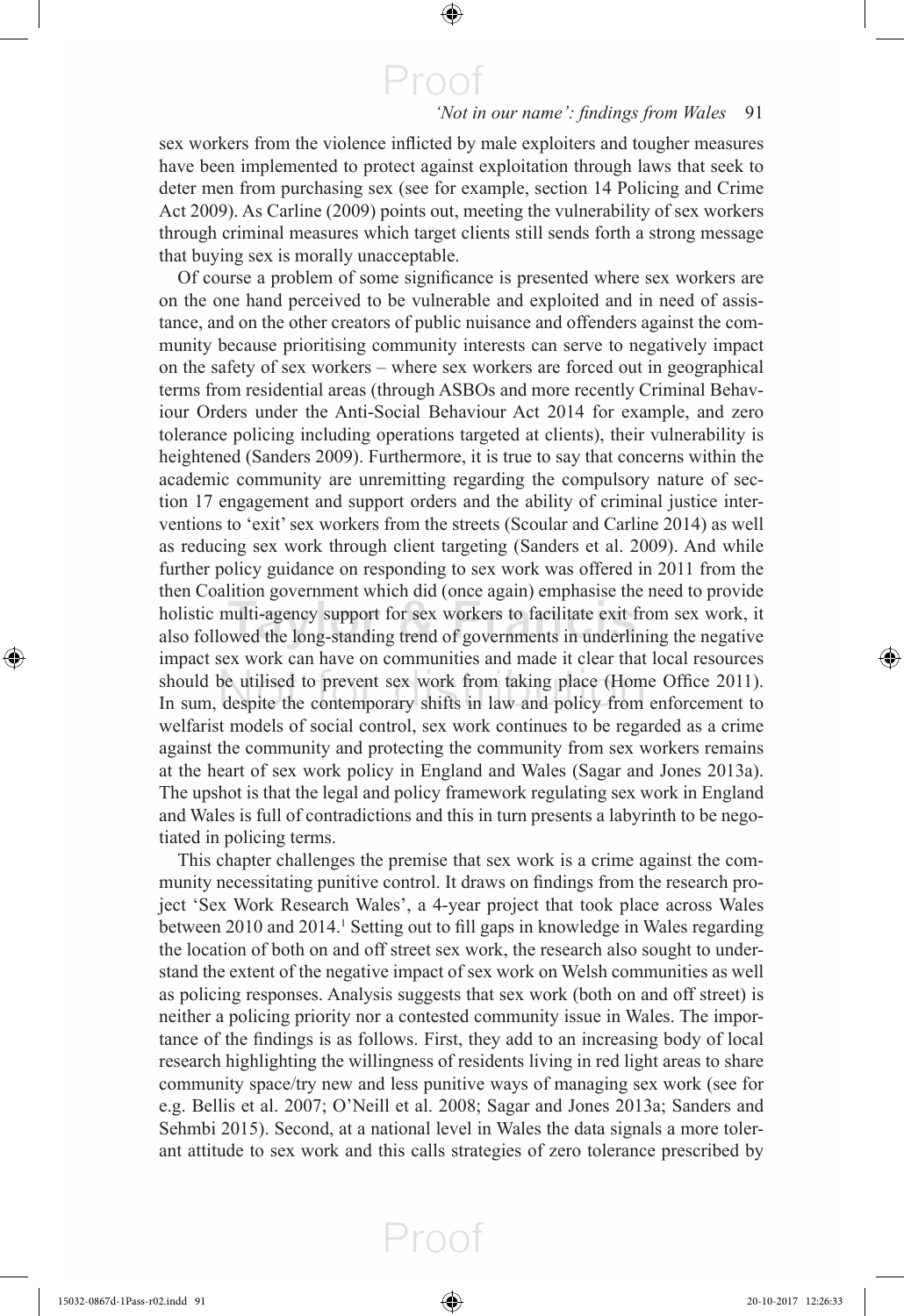$\bigoplus$ 

#### 92 *Tracey Sagar and Debbie Jones*

governments into question. The findings here confront many of the 'community protection' concerns which underpin the need for legal controls and which tend to be brought to the surface when the necessity of regulatory laws and policies are deliberated (see Wolfenden 1957 ; Criminal Law Revision Committee 1984 ; Home Office 2004, 2006). Thus, the discussion which follows here is very timely given the current review of sex work laws invoked by the House of Commons Home Affairs Committee (2016). At the time of writing the Committee is carefully considering the potential of both the Nordic and New Zealand sex work frameworks in particular. Contributing to this debate, our findings from Wales lead us to argue that abolitionist policies that criminalise the purchase of sex (Nordic model) may not easily be supported by the position that sex work is a public nuisance/damaging to communities. Instead we maintain that the indicators of community toleration presented in this chapter pave the way for the recognition that sex workers have the right to work safely within an inclusionary society and offer support for decriminalisation.

#### *Sex work in Wales: A brief overview*

 Wales is a devolved nation of the United Kingdom bordered by England to its east. As a devolved nation, it has its own responsibility in matters of health and other social programmes such as education and well-being. However, in matters of criminal law Wales is governed by the law of England and Wales (unlike Scotland which has its own criminal legal system). Being a small nation with an estimated population of just over three million (UK Population 2016), there has been a tendency for sex work-related issues to be subsumed within policy and practice derived from and developed within England. And, it is true to say that until the last 10 years or so very little was known about sex work in Wales. In 1997, the then New Labour government's mantra of local areas are best placed to resolve local problems, together with an importance on evidence-based local policies, brought about the development of local Community Safety Partnerships in Wales and consequentially some years later multi-agency approaches came into being with the aim of tackling a wide variety of local issues including sex work. Collaborations between academics and agency stakeholders began to take place in the pursuit of evidence-based sex work policy in Wales from 2008 onwards; for example, the authors of this chapter have worked alongside a wide range of local agencies (statutory and third sector) to provide base line data on sex work in Wales. Yet, unsurprisingly given the 'local' focus, this work was patchy and tended to take place in the nation's capital, Cardiff (see for example Sagar et al. 2010; Sagar and Jones 2010). In an attempt to provide some much needed national base line evidence, a 4-year project 'Sex Work Research Wales' (SWRW) led by Gibran UK (a third sector organisation working to support people in the Criminal Justice System) in partnership with Swansea University (funded by the Big Lottery in Wales) took place between 2010–14, the findings of which are the focus of this chapter.

Following an outline of the project's methodology, key findings of the project are presented. Importantly, the findings reported here from Wales are primarily concerned with the policing of sex work and public perceptions of sex work. Arguing that sex work in Wales does not present as a perpetual community

⊕

⊕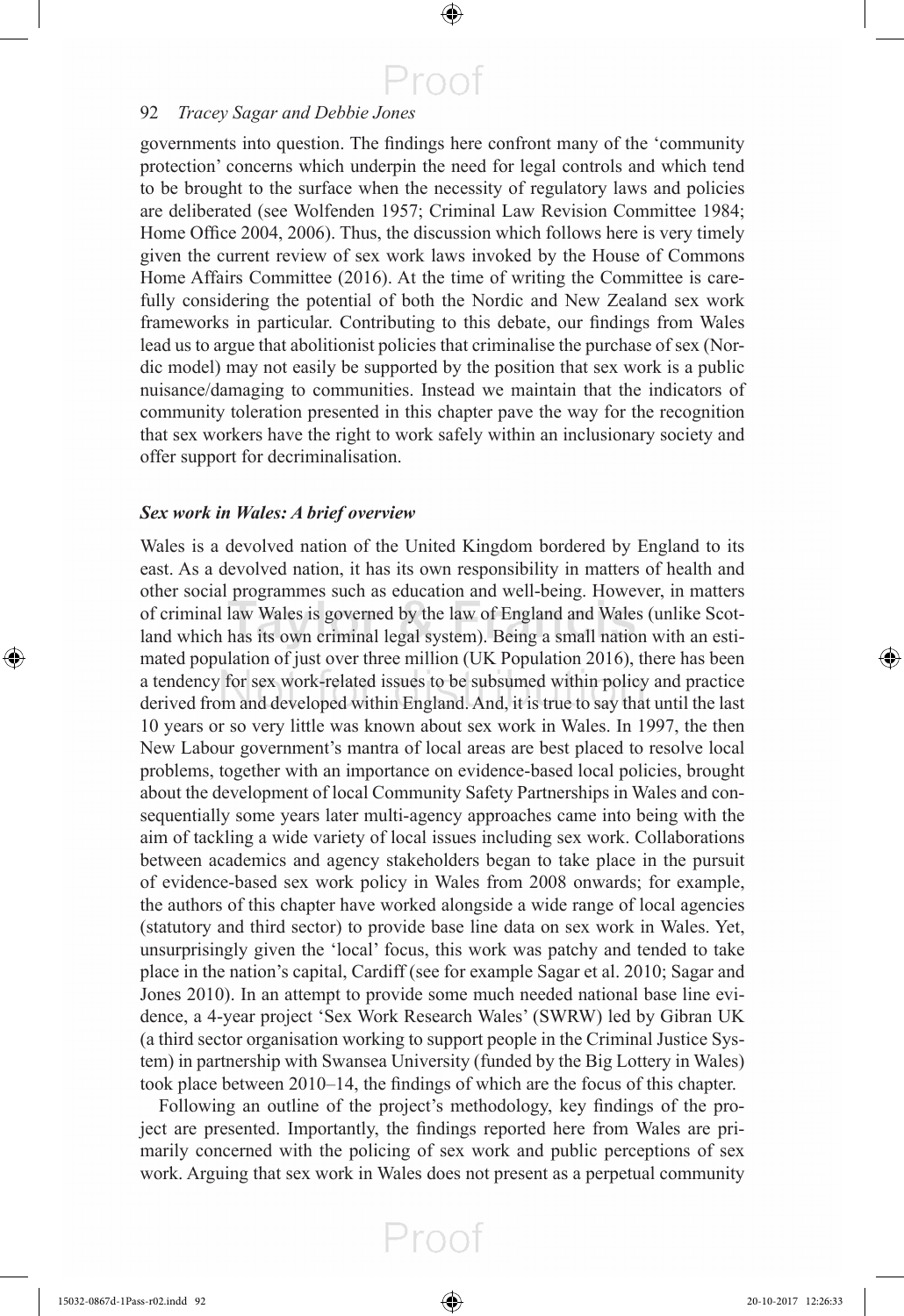#### 'Not in our name': findings from Wales 93

nuisance which needs to be eliminated, we suggest the time is now right to leave behind our obsession with nuisance and enforcement, and embark on a process of legal and policy reform which recognises sex workers as members of the community – deserving emotional and physical security.

 $\bigoplus$ 

Proof

#### **Methods**

#### *The study*

 Adopting a multi methods approach the 'Sex Work Research Wales' (SWRW) study was divided into 2 phases. Phase 1 had a number of aims: to geographically map the areas in Wales where sex work took place both on and off street; identify whether sex workers were the target of police operations in Wales; locate areas of Wales where sex work was a community concern; identify multi-agency sex work focused partnerships across Wales; and to consider service provision for sex workers from the perspectives of service users. Phase 2 provided in-depth research which aimed to: understand how local areas with significant sex work populations responded to and managed sex work within a multi-agency capacity; work with local organisations to engage with sex workers; provide in-depth understandings of sex workers' experiences alongside of the opinions and impact of sex work on local communities in a case study area. This chapter draws on the project data specifically concerned with policing sex work and community perceptions of sex work. In this way we are able to provide: an overview of sex work in Wales; police responses to visible sex work activity; indicators of community discontent at sex work across Wales; and community views and opinions of sex work.

#### *Engendering social change: action research*

The study was underpinned by an Action Research  $(AR)$  ethos – influenced by the ground-breaking work of O'Neill and Campbell's (2004 ) community study of the impact of street sex work in Walsall. Stepping away from traditional methods of social science research, O'Neill and Campbell opened up their study to community participants who they trained to carry out the research in partnership with them with the purpose of generating new understandings and social change. Similarly, SWRW sought to address the power imbalance from research that is carried out 'on' participants to one that is inclusive and potentially empowering – conducting research 'with' those who are the subject of the study. SWRW trained 10 peer/community researchers (sex workers and members of the wider community) to carry out interviews and administer questionnaires with sex workers, residents and members of the business community (the latter of which forms the focus of this chapter). Peer researchers also assisted with data analysis.

#### *Data collection methods*

As already noted, this chapter does not report on the findings from all of the elements to the study (for the full report see Sagar et al. 2014) but focuses on the following aspects of data collection:

⊕

⊕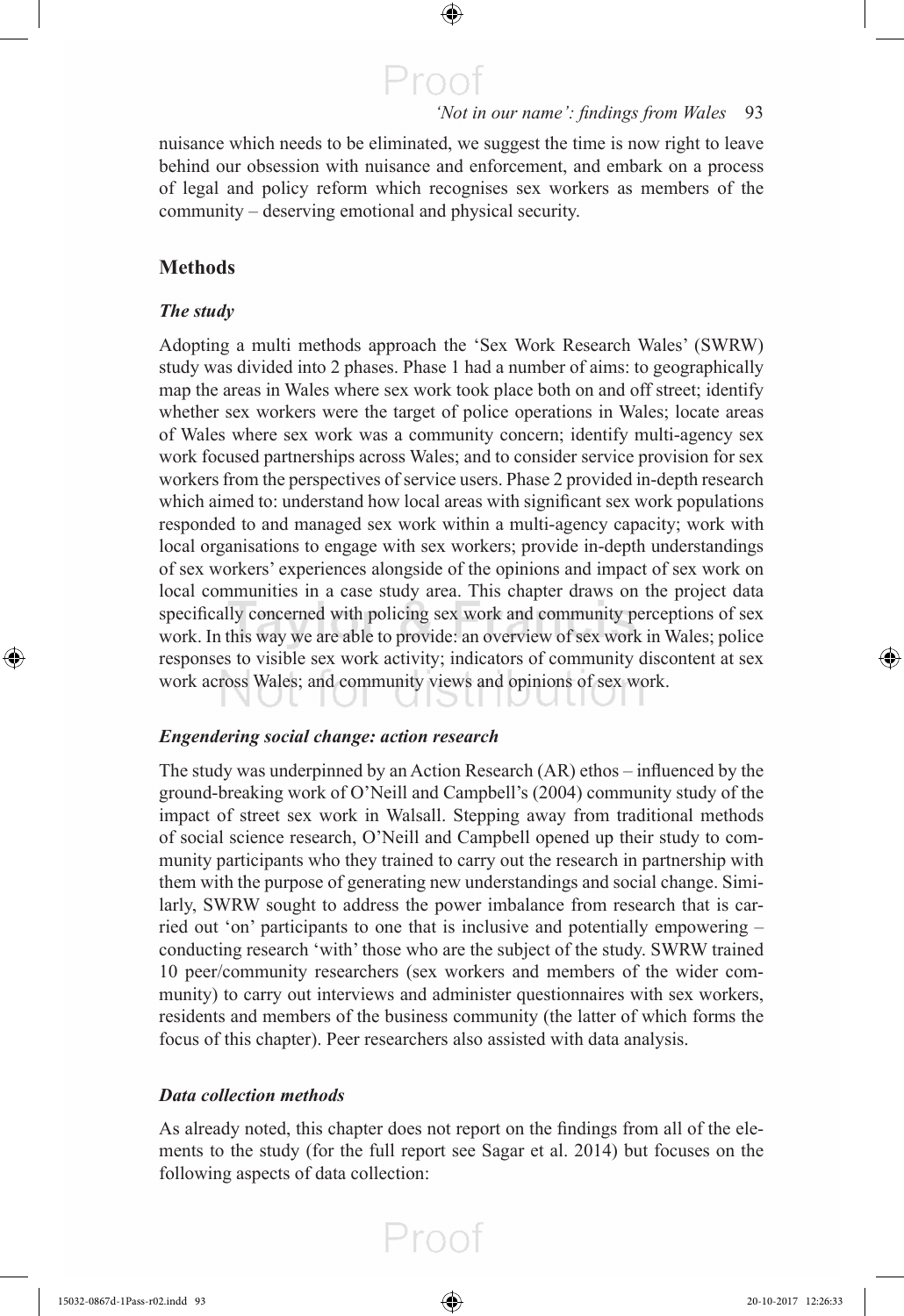#### **Phase 1**

#### *Data was collected from:*

a) Community Safety Partnerships through the completion of a questionnaire;

 $\bigoplus$ 

Proof

- b) Two sister websites and newspapers across Wales utilising a three 'one day count' approach (Stanko 2001).
- c) Freedom of Information Requests to all four Welsh Police Forces (South Wales, Dyfed Powys; Gwent and North Wales);
- d) A survey administered to all four Police force areas in Wales to identify areas where sex work takes place and to assess levels of community discontent.

#### **Phase 2**

 Provided a more detailed examination of responses to sex work within the South Wales area (identified by Phase 1 as the area within which sex work was most prevalent). During this phase of the study, semi-structured interviews were conducted with stakeholders in Cardiff, Newport and Swansea.

The city of Swansea was identified as the area which would most benefit from SWRW partnership work (responses to sex work were only just developing in this area and little was known about community perceptions and opinions of sex work). In this final stage of the project, questionnaires were carried out with businesses and members of the community in relation to the impact of sex work in Swansea.

# *Response rates*

#### **Phase 1**

◈

 A total of 17 out of 22 Community Safety Partnerships responded to our survey. Three partnerships requested that we apply for information via the Freedom of Information (FOI) Act 2000 which we duly did. Data from Community Safety Partnerships were also triangulated through counting sex worker advertisements online and in newspapers. Three one-day counts took place between December 2010 and April 2011.

 All four police forces took part in the research. In particular FOI requests were focused on information relating to numbers of people cautioned/arrested/released without charge/charged with soliciting or loitering under the Street Offences Act 1959 between July 2009 and August 2010.

A further aspect of the mapping phase of the project included the identification of sex work within 891 Welsh wards (neighbourhoods defined for electoral purposes) with the aim of assessing the impact of sex work on local communities from a community policing perspective. With the assistance of Gwent Police, North Wales Police and Dyfed Powys Police local police officers/Police Community Support Officers (PCSO's) who had responsibility for a geographical ward were contacted and completed a questionnaire. While agreeing to administer the questionnaire, South Wales Police opted for an internal approach drawing ⊕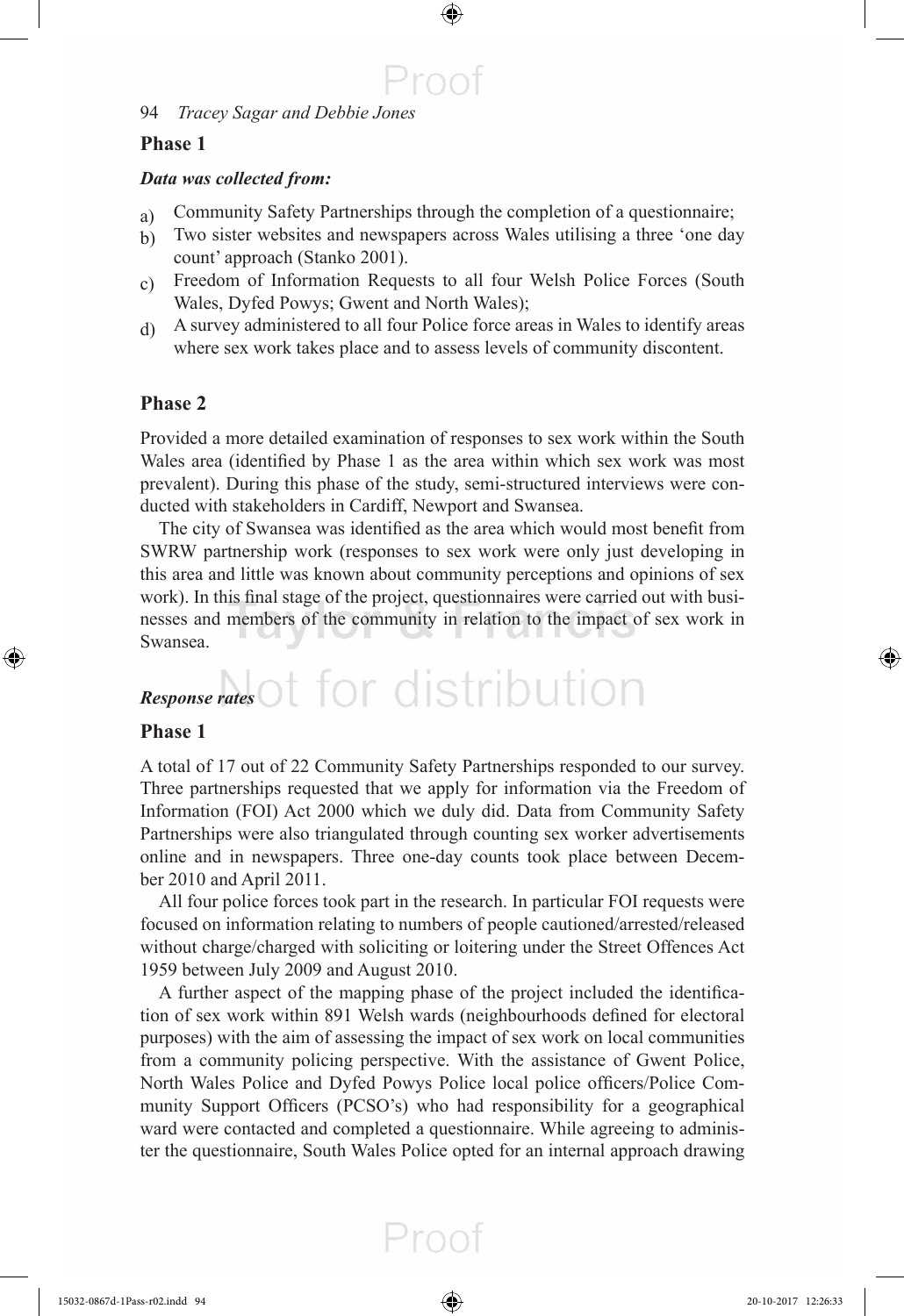$\bigoplus$ 

#### 'Not in our name': findings from Wales 95

on the experience of Detective Inspectors in the Public Protection Departments throughout South Wales Police. The survey was designed to elicit: demographic information; dichotomous (yes/no) responses in relation to the identification of prostitution in the ward and open-ended response options that sought to understand the impact and prevalence of prostitution on local communities. The return rate for North Wales Police was approximately 89% with sex work identified in nine wards; Dyfed Powys approximately 81% with sex work identified in four wards; Gwent Police approximately 77% with sex work identified in 12 wards. In relation to South Wales Police sex work was identified in two wards.

#### **Phase 2**

⊕

Phase 1 identified that sex work was most prevalent in the South Wales region and thus South Wales became the focus of phase 2 of the research. Sixteen stakeholder organisations took part in the research: Cardiff (4); Newport (6); Swansea (6). This chapter draws on interviews with key stakeholders across South Wales in the context of multi-agency partnership work and local responses to sex work.

 Phase 2 also included a case study. Swansea was selected due to it having both street-based and off street sex work with an atypical market in that there appeared to be considerable mobility between off and on street markets which was strongly associated with drug use. Furthermore, little was known about the impact of sex work on Swansea residents or community perceptions and opinions regarding the existence of sex work in the community. A self-completion questionnaire was chosen to survey the opinions and attitudes of residents and businesses (likely to be affected by sex work) within the case study area. Residents were provided with the opportunity to complete the questionnaire by return of post as well as face-to-face completion with our community researchers. The questionnaire's answer options were designed to elicit: demographic information; dichotomous (yes/no) responses in relation to knowledge of prostitution; Likert scale questions and options for qualitative in depth responses aimed at extracting data in relation to the more complex understandings of street-based 'prostitution' and solutions to it. In terms of content the questionnaire assessed: prevalence of street sex work; attitudes about sex work and sex workers including views about the safety of sex workers; the impact of sex work on the quality of life of the respondents; and understandings of the respondents in relation to local responses to street sex work.

#### *Sampling*

 The overall sampling framework for the study was a hybrid of self-selecting, opportunistic, snowballing and targeted. Such sampling frameworks are not unusual in studies relating to the study of sex work ( Shaver 2005 ). In relation to the Swansea case study, the population from which the sample for the study was drawn was identified from local stakeholder knowledge including police and sex work outreach services and interviews with sex workers. In total 58 residents and businesses took part in the research either through completion of a postal questionnaire or through face-to-face methods.

⊕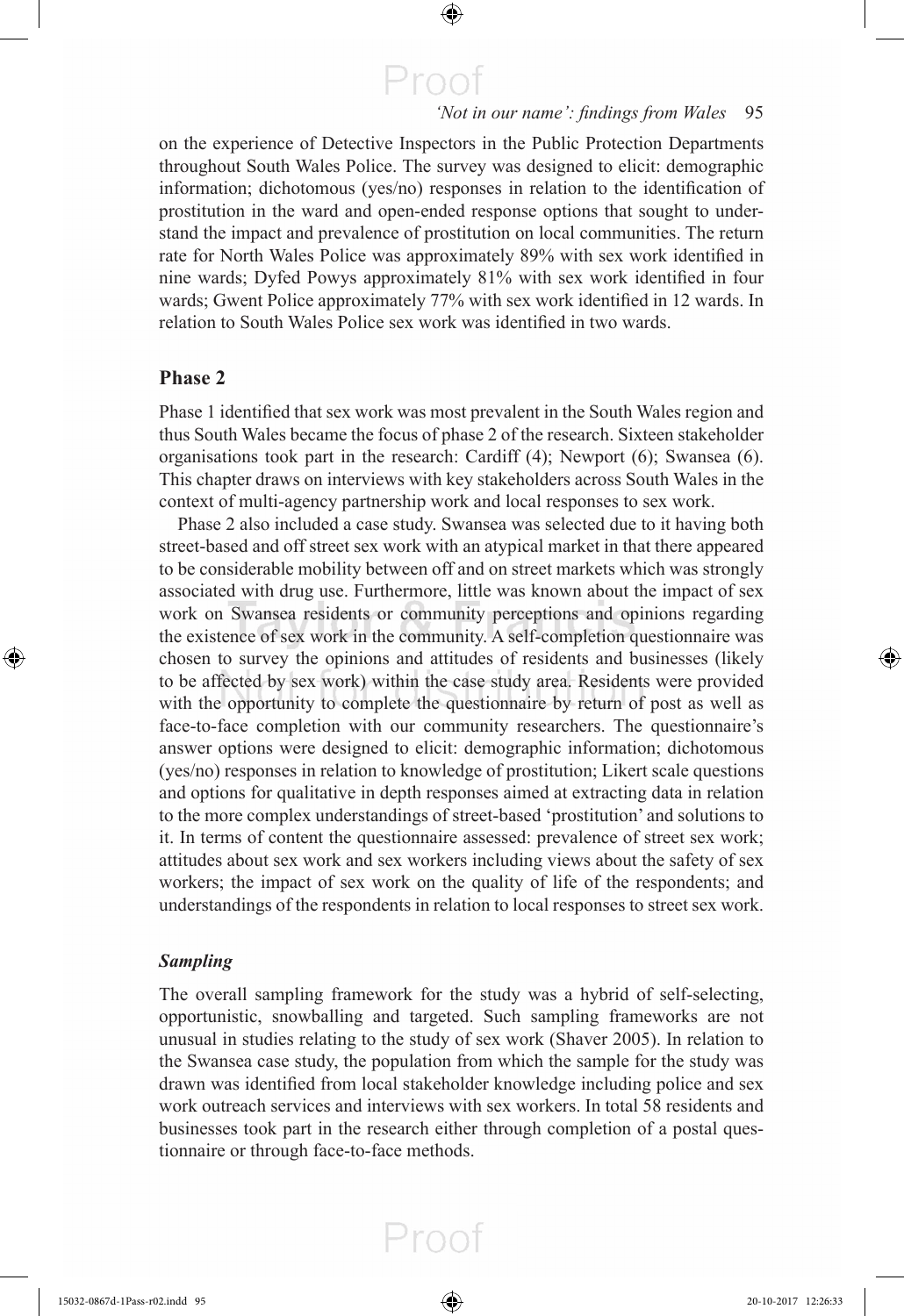#### *Analysis framework*

 A quantitative software package was used to present descriptive statistics; however, more meaningful data was extracted from qualitative responses and analysed using a thematic framework.

 $\bigoplus$ 

Proot

#### *Ethical approval*

 Ethical approval for the study was granted by the College of Health and Human Sciences, Swansea University.

#### **Findings**

⊕

#### *Mapping sex work*

#### *Street-based work*

 As already noted, part of the geographical mapping process included survey responses from Community Safety Partnerships in Wales and front line service providers. A total of 155 *street-based* workers were estimated across Wales by Community Safety Parternships; however this figure was met by an increased estimate of up to 263 by service providers. Areas identifying more than 10 streetbased workers included Carmarthenshire (estimated range 10–30); Cardiff (estimated at 100); Newport (estimated at 50); Swansea (estimated at 40).

#### *Off street sex work establishments*

 The majority of Community Safety Partnerships as well as service providers had little awareness of *off street* activity in their areas. Front line service providers however were able to estimate the number of off street establishments at approximately 67 with responses indicating that Cardiff, Newport and Swansea had the most concentrated number of off street sex work establishments – Cardiff (estimated at 10); Newport (estimated range 10 to 20); Swansea (estimated range 10 to 11).

etributti

#### *Internet enabled sex work/newspaper advertisements*

 Having carried out research in Wales for several years, the project anticipated that both Community Safety Partnerships and stakeholder services would have negligible awareness of less visible forms of sex work such as internet enabled sex work – by this we mean those establishments and agencies which advertise their services online as well as those who offer sexual services and who work independently and advertise online. We were also aware that sex workers utilise other mechanisms of advertising such as newspapers. Employing our three 'one-day count' approach we collated data from two sister websites as well as newspaper advertisements across Wales. Data revealed:

- a) 57 establishments
- b) 1195 sex workers advertising online
- c) 209 sex workers advertising in newspapers (data cross checked with online advertisements for duplication).

Proof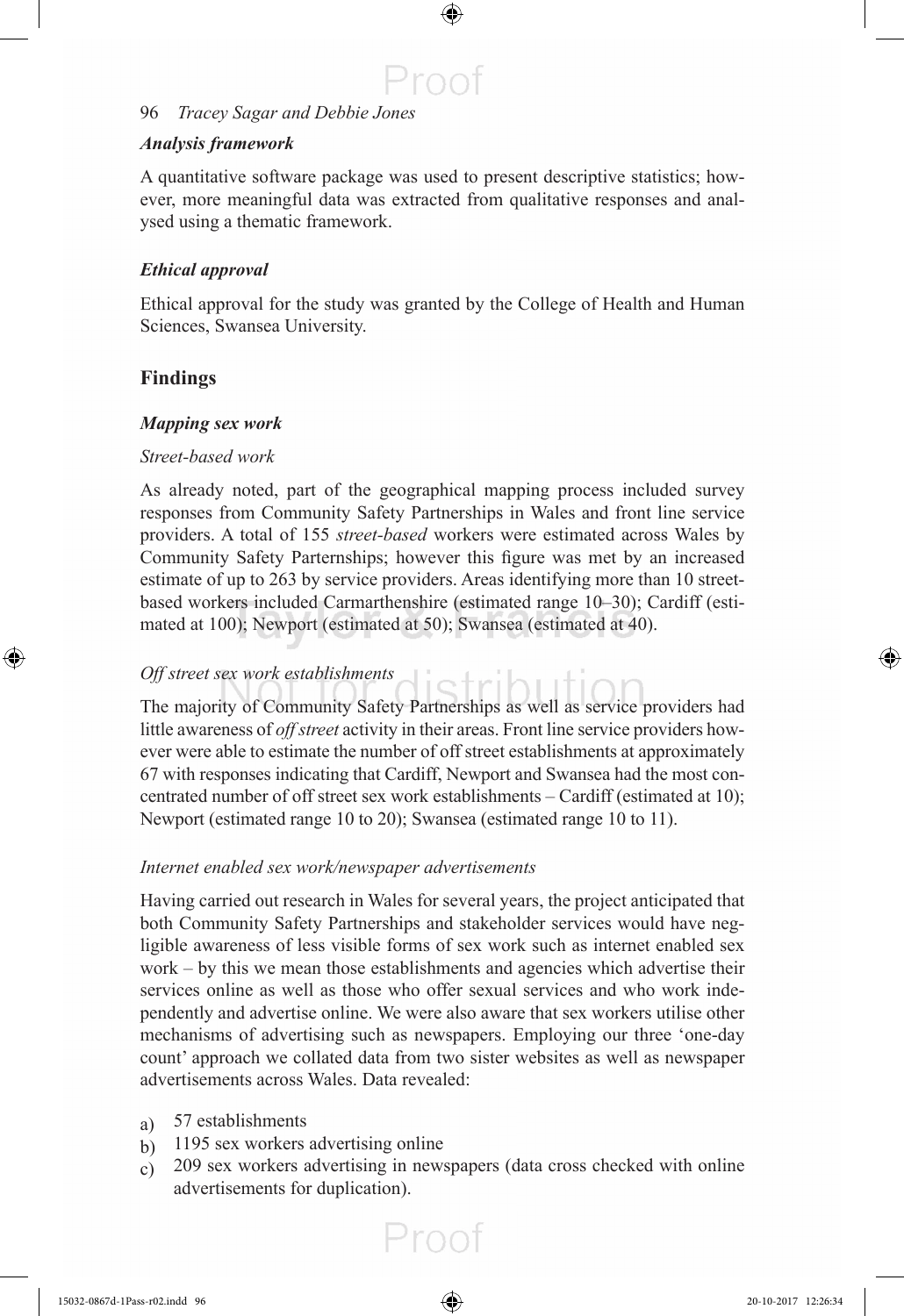$\bigoplus$ 

#### 'Not in our name': findings from Wales 97

 Through this method we were able to present regional analysis which confirmed sex work was concentrated in South Wales, 40% in Cardiff; 14% in Swansea and 14% in Newport with the rest of Wales standing at 32%. Furthermore, and very importantly, we were also able to confirm that sex work took place *in all 22 local authority areas in Wales* . However, we are very careful to point out that we certainly do not hold out our findings as a true and accurate representation of sex work in Wales – the figure is likely to be much higher. To clarify, SWRW carried out three one-day counts on only two sister websites in Wales and it is important to recognise that escort agencies and sex workers thought to be working independently are also known to operate through social media networks such as Facebook and Twitter and individuals advertise sexual services on their own websites.

#### *Policing responses to sex work*

 The FOI requests to the four police forces in Wales asked for information on prostitution offences as well as sex work activity warranting police action. Dyfed Powys Police did not hold any information on prostitution-related offences or police operations. Both Gwent Police and North Wales Police had not issued any cautions or made any arrests or released any individual without charge for soliciting or loitering offences. Neither force had carried out any police operations targeted at sex workers or their clients. South Wales Police had issued cautions for the offences of 'soliciting' and 'loitering' to 16 females but no arrests had been made, thus there had been no charges or convictions. Overall the requests revealed that sex work was not a target of police operations in Wales, with only 16 cautions being issued across the whole of Wales. Thus, it could not be said that sex work was a policing priority, or an activity warranting a zero-tolerance approach and the use of punitive sanctions.

#### *Wards in which sex work is a community issue*

 With the assistance of the four Police Forces in Wales, data was collated from local police representatives and Detective Inspectors of South Wales Police to identify in which of the 891 wards in Wales sex work was taking place, and furthermore whether or not this had been presented as an issue for the wider community.

Sex work was identified as taking place or having recently took place in *only 27 out of 891 Welsh wards*. Sex work was not identified as a community issue at all in the Dyfed Powys and North Wales Police areas. Furthermore, evidence suggested that within those 27 wards, sex work was only an issue for the community in *six wards* – four in Newport and two in Cardiff. Police responses also made it clear that sex work was a concern for a very small minority of residents within these six wards. For example, it was confirmed by South Wales Police that between January and May 2011 only three residents had raised concerns about sex work in the Cardiff wards of Grangetown and Splott at Community and Partners Together Meetings (PACT). Similarly, Gwent Police reported that: three residents had raised concerns about sex work in Pillgwenlly; four–five residents reporting they had *seen* street workers in Victoria; two residents had complained about a brothel in Always; three residents had complained about a brothel in Beechwood. These latter



⊕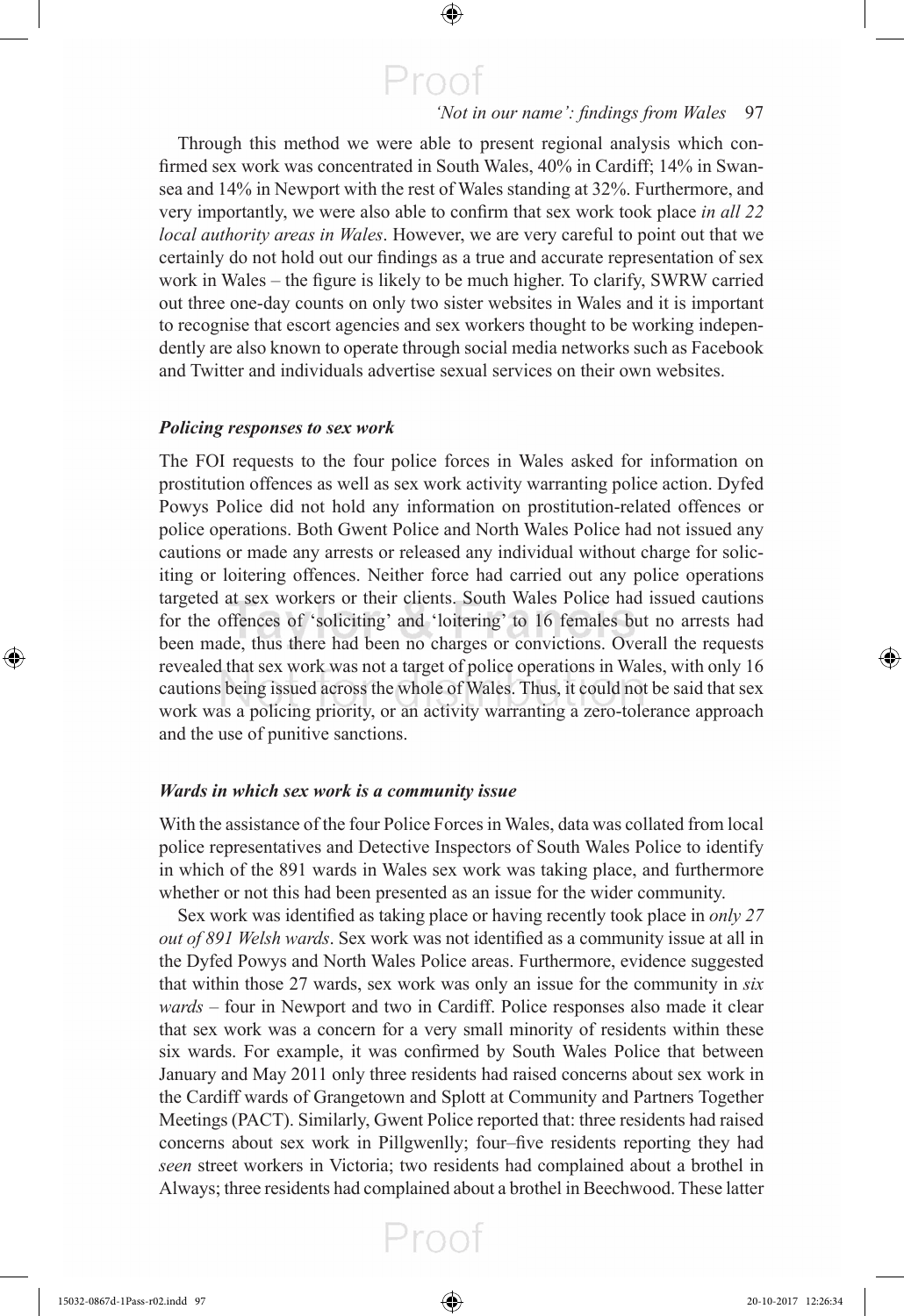$\bigoplus$ 

#### 98 *Tracey Sagar and Debbie Jones*

complaints regarding brothels had arisen due to sex work establishments popping up in quiet residential areas. Importantly, as highlighted in the following section, in the six wards where sex work was raised as a cause of community concern, the police forces concerned were actively engaged in multi-agency partnership work.

#### *Multi-agency responses to sex work in the South Wales region*

 As already noted, phase 2 of the project focused on the South Wales region where data suggested sex work was most concentrated and in particular on three Welsh cities which are connected by the M4 motorway – Newport, Cardiff and Swansea. Only Cardiff and Newport had developed a multi-agency response to sex work, with informal multi-agency work at the time taking place in Swansea. We asked stakeholder agencies/services in these areas to share with us their understandings of sex work focused partnership work as well as their views and opinions regarding the benefits and limitations regarding the delivery of multi-agency work.

 Cardiff was found to have a strong multi-agency partnership which had come together to form the Cardiff Sex Worker Forum in 2008 with the aim of delivering a coordinated response to sex work. Focusing primarily on *street sex work* , a key aim of the Forum (which was reiterated by all stakeholder participants) was to uphold and enforce the law and respond to community need and the vulnerabilities of street-based workers – ensuring justice for ALL the community. Thus, community safety was interpreted broadly by Forum members to include a public health duty to protect sex workers and to keep sex workers safe. South Wales Police and Forum partners had also made a commitment to keep sex workers out of the criminal justice system and had developed a 'Diversionary Pathway' – where a sex worker may receive a police caution with a provision to engage with support services, and where an application for a section 17 engagement and support order was seen as a *last resort*. In this way, the partners believed that they could respond to the complex needs of sex workers and improve their safety and well-being – whether a sex worker remained in sex work or chose to exit.

 A multi-agency 'prostitution group' had been established in Newport which was chaired by Gwent Police but it did not meet regularly and tended to come together where an issue required attention – therefore it was reactionary rather than strategic. However, there was a clear will amongst all agencies/services to support sex workers as *members of the community* . Gwent Police did not actively seek to deploy punitive sanctions against sex workers; however anti-social behaviour was not tolerated and several ASBOs had been invoked against both street sex workers and their clients. A significant issue was that off-street brothels popped up in residential streets and thus the police had elected to adopt a pragmatic approach – if establishments operated quietly and discreetly then the police would visit and monitor but take no formal action (a traffic light approach). Gwent Police representatives also described the development of a 'code of conduct' – an informal contract between the police and off street establishments which had reduced antisocial behaviour, kept sex workers safe and encouraged good sexual health practices, as well as providing consistent standards across the city.

 As for Swansea, an increase in intelligence relating to the numbers of sex workers picked up in custody had led to a multi-agency focus on sex work. At the time of the

Proof

⊕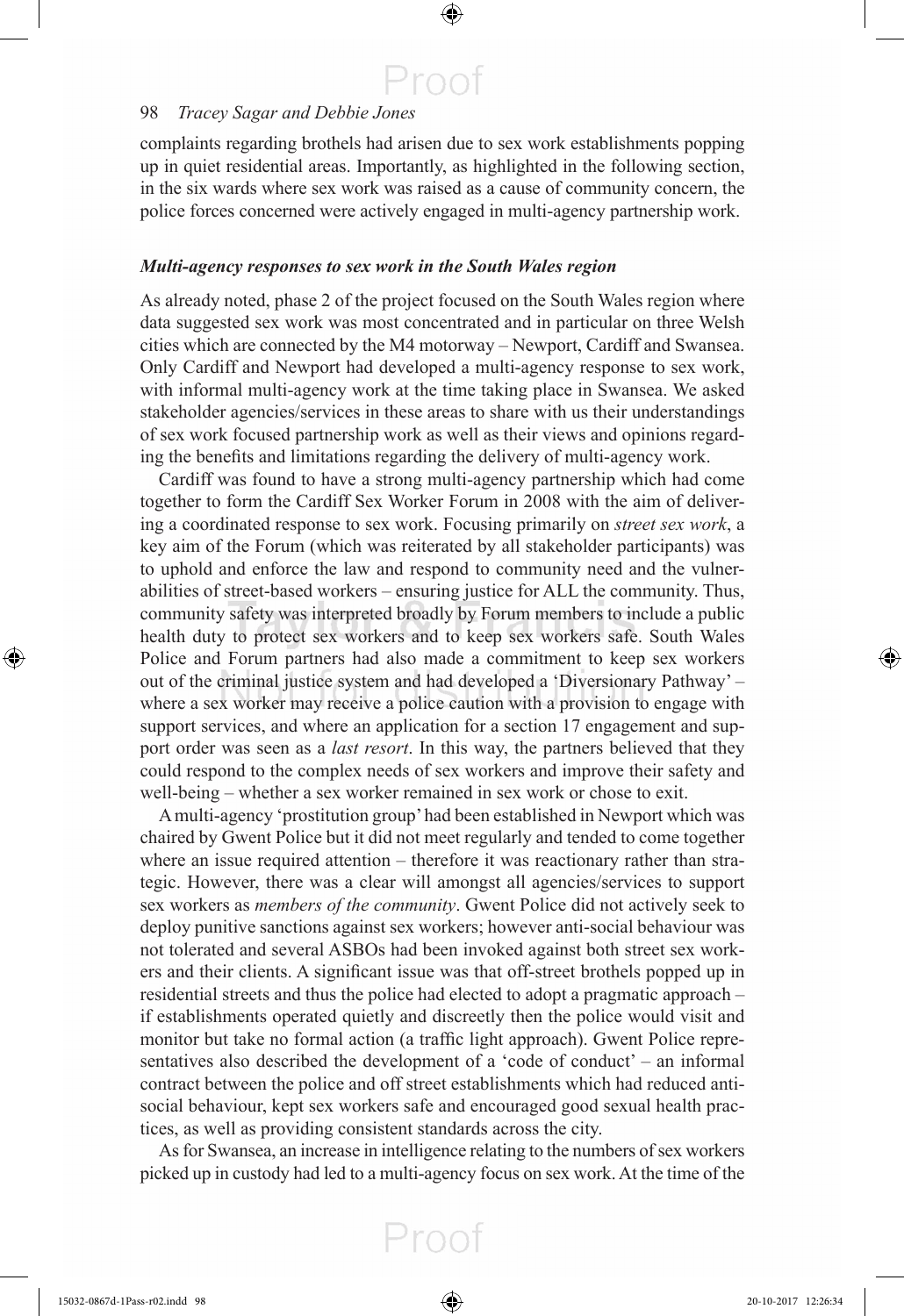$\bigoplus$ 

#### 'Not in our name': findings from Wales 99

research South Wales Police and front line services were actively working together. Particularly there was a general consensus that drugs and sex work was inextricably linked in Swansea with a great deal of mobility between on and off street sex work which correlated with periods of 'stability' or 'instability' and drug use. Regarding visible street-based sex work, the police response was to invoke section 27 of the Violent Crime Reduction Act 2006 to move individuals on where they were causing anti-social behaviour that involved the use of drugs and or alcohol – although police representatives acknowledged that this was an outdated approach and far from ideal. As for off street establishments in the area (shop front style), South Wales Police sporadically visited premises to ensure that sex workers were safe.

The findings across the South Wales region were very clear in highlighting that precious resources were targeted at *either* the off-street market (Newport and Swansea) or the on street market (Cardiff) but not both and this presented a serious limitation to the development of an all-encompassing sex work strategy in the three cities. All participants acknowledged the need to develop a regional response, to share intelligence and good practice and in the words of one participant 'to prevent a catastrophe like Ipswich'. However, all three areas did adopt a harm reduction approach and in negotiating the needs of sex workers as members of the community their safety was a priority. It could therefore be suggested that these findings fly in the face of our former contentions that sex workers are outside of community and that their needs are de-prioritised against the needs of the wider community. However, as the data presented thus far indicates, sex work is not a policing priority because it is not a significant community issue in Wales. Indeed, as the following results from our case study illustrates, members of the wider community did not deem sex work to be a community nuisance.

#### *Community perceptions of sex work and the impact of sex work on community*

 As already noted, 20 residents and 38 businesses provided their views and opinions of on and off street sex work in the Swansea study area.

#### *Resident responses*

Street sex work was identified as a crime and disorder issue by only two respondents. The majority of respondents either 'didn't know' sex work took place in the area  $(n = 8)$  or believed that the numbers of sex workers in the locality were less than 10 ( $n = 10$ ). The overwhelming majority of respondents indicated that they either 'hardly ever' or 'never' saw street sex workers  $(n = 16)$ . While one respondent identified street sex work as an issue which affected the quality of their 'everyday life', others who saw street-based sex workers were clearly concerned about their safety, for example:

 I think that sex workers need to be protected. . . . I think that the safety of sex workers should be the main priority and that we should try to understand the reasons behind why people sell sex so that we can protect their welfare.

Proof

R05

⊕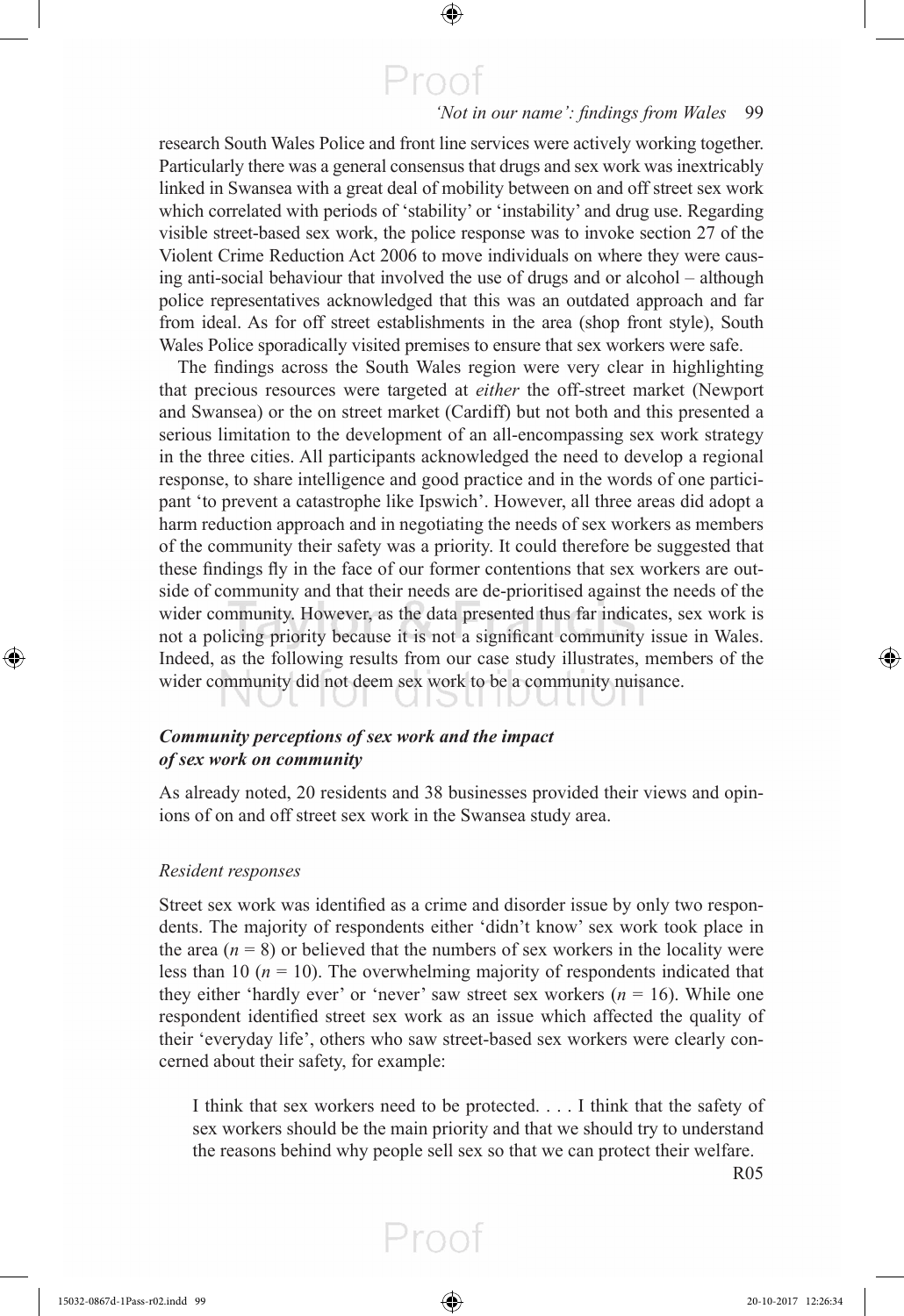⊕

 I have no personal experience of prostitution but I also think that in a free world people should be free to do whatever they wish to make a living – as long as they are safe!

 $\bigoplus$ 

Proof

In terms of nuisance one participant explained:

 Just the odd kerb crawler. Not a great nuisance but not very nice either. We have more nuisances from the drop-in centre across the road, but this has calmed down now though.

 As for off street sex work, the majority of respondents were aware of sex work in the locality but none of the respondents expressed strong opinions (either positive or negative) about off street work. Indeed, residents appeared to adopt a pragmatic approach:

 Swansea has a number of well known establishments and they all are 'behind closed doors'. I have no objection to them operating, it is far better than moving prostitution onto the streets.

Business responses y lor & Francis

Crime and disorder in the area was identified by businesses as being primarily anti-social behaviour associated with drug and alcohol use. Out of 38 businesses, 25 were 'not aware' of street-based prostitution with 12 indicating they were 'aware', and one indicating that they 'didn't know'. Furthermore, street-based sex work was not identified as an issue having a negative impact on business:

 The street sex workers I am aware of are females but they have never been a problem for this business.

I am aware that it does go on, but it does not affect me.

 Friends of mine have said that they've seen street based prostitution taking place around here, but I haven't. It has not made an impact on the business here at all.

 The majority of business respondents indicated that they perceived that there were five or less off-street establishments in the locality  $(n = 29)$ ; seven respondents didn't know and only one respondent believed that there was over five. None of the respondents reported that indoor establishments had a negative impact on their business.

Proot

R84

⊕

B67

B12

R83

R02

B58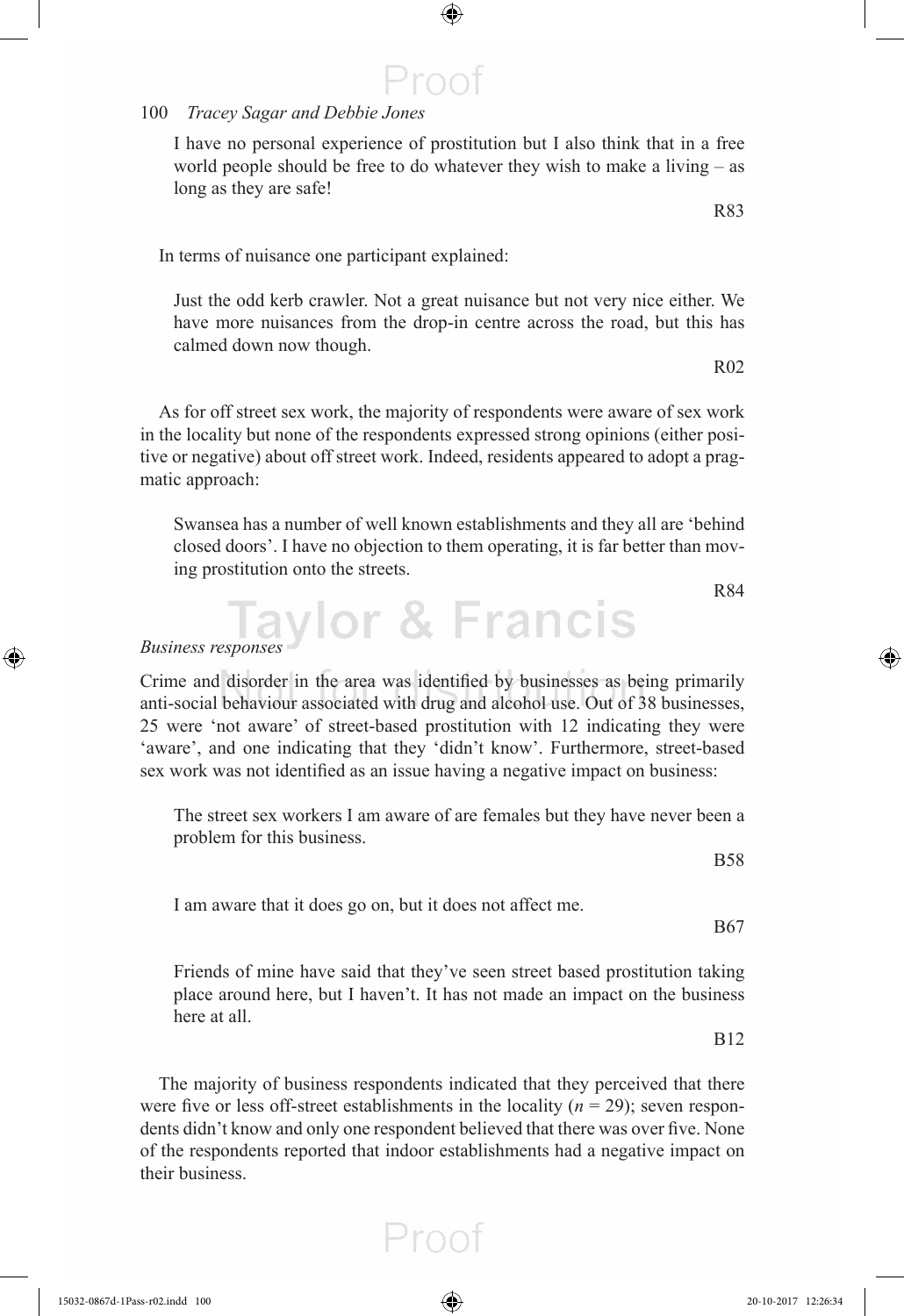### Proo

 $\bigoplus$ 

'Not in our name': findings from Wales 101

#### *Nuisance versus safety*

 Responses (residents and business) did not indicate that sex work was a community concern. Only four respondents out of 58 (two residents and two businesses) agreed with the statement 'I think prostitutes are a nuisance' with the overwhelming majority  $(n = 51)$  of respondents indicating that they 'disagreed' with the statement.

 The perceptions of residents and businesses regarding sex work were found to be very similar to those reported in survey on community perceptions of sex work in Cardiff by Sagar et al. (2010) in that there was a clear divide in opinion as to whether or not people 'should be allowed to buy and sell sex', but with a significant percentage indicating that they worried about the safety of sex workers in the area. Interestingly in Swansea, analysis showed that although 92.3% of the sample either 'hardly ever' or 'hardly ever to never', see street-based sex work, many of these participants also believed that people should *not* be allowed to buy and sell sex, suggesting therefore an objection towards sex work even though they hardly ever or never witnessed it. Yet, in stark contrast, the idea that sex workers are a nuisance received the least conformity and this does not fit with the presumption that sex work is inextricably linked to community nuisance. Furthermore, businesses and residents had firm ideas about different ways of approaching sex work – other than criminalisation:

 I think this type of business should be monitored and taxed like any other. Stop keeping this type of work in the shadows, it will never go away.

R83

⊕

 I think people should be able to buy and sell sex in a controlled environment. B53

 I think that prostitution should be made safer by regulating the health aspects of the work, ensuring that the sex workers are consenting adults, taxing the industry as a whole and then using the income from this taxation to help sex workers leave the industry if they wish to. Sex work should be decriminalised in general.

B35

 A main theme arising throughout the responses was a worry and concern about the health and safety sex workers:

 Prostitution should be legalised so workers are safe. It is inevitable so it should be legalised.

B68

 I think prostitution will always take place but there should be a safe place provided for both the sellers and buyers protection . . . sex workers should have a safe place to work in outside of the city centre, like a managed zone. Sex work is always going to happen so they should have somewhere safe to work. B63

Proot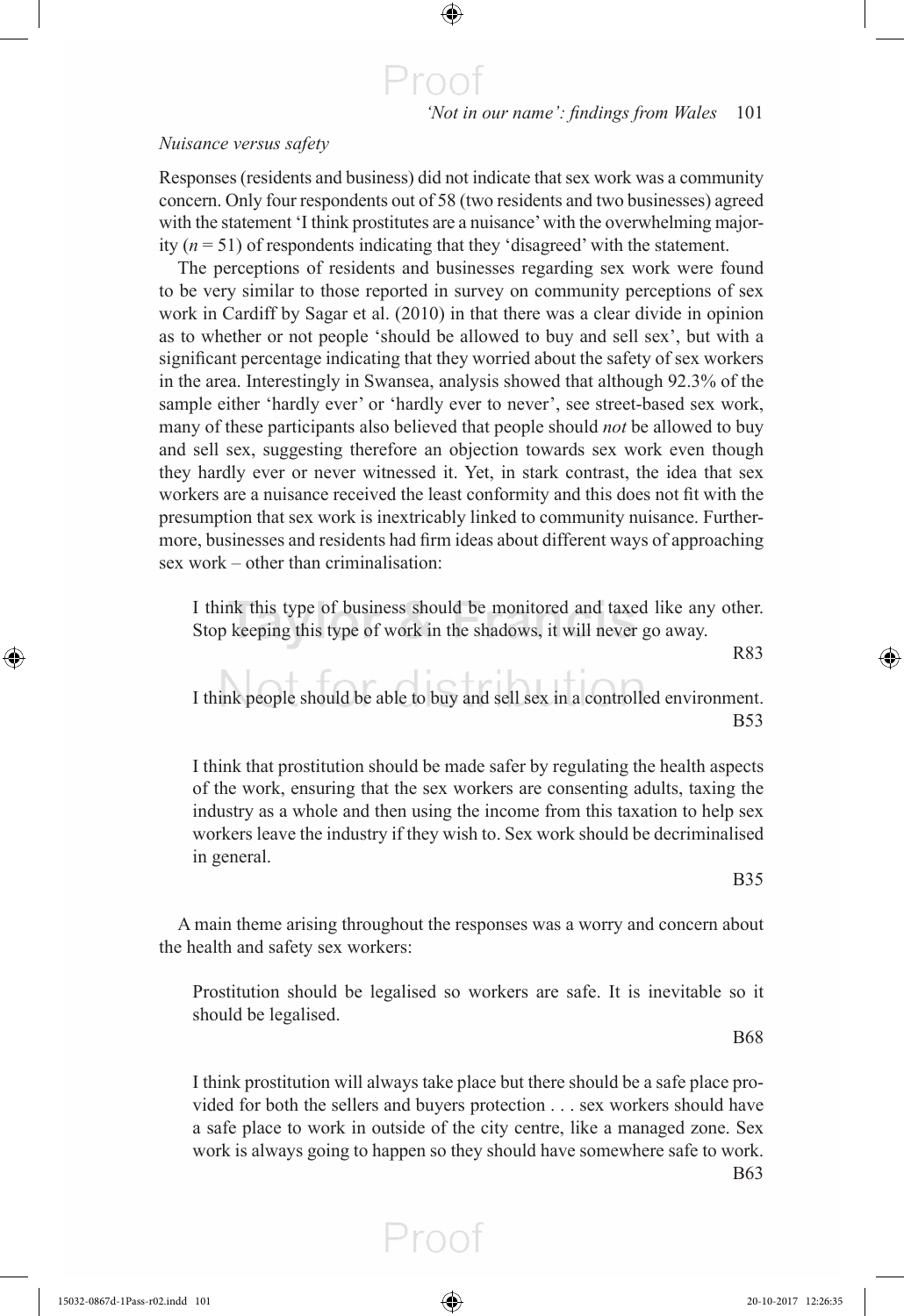I think prostitution should be regulated like it is in Amsterdam to make sure that the sex workers are safe and that they have a safe place to work.

 $\bigoplus$ 

Proof

B47

#### **Discussion and conclusions**

The findings presented in this chapter clearly suggest that although sex work takes place in every local authority area of Wales, it is not a priority for law enforcers. Sex work is only a contested community issue in a handful of wards and for a very small minority of residents within those wards (see also Sagar and Jones 2013 b). Findings from the Swansea residents and business survey also suggested that while the principle of being allowed to sell and buy sex may be opposed by members of the community, the actual negative impact of sex work is negligible. Instead, for the police who work in a multi-agency capacity and for the community who live in areas where sex work takes place, sex work is primarily a welfare and safety issue – suggesting widespread support for harm reduction rather than criminalisation.

Importantly, the findings in this chapter provide more than a snapshot of a period of time in Wales – they offer a foundation for both legal and policy reform. In policy terms the findings evidence a clear will within communities to prioritise the safety and well-being of sex workers. And, while it is true to say that multiagency approaches and community safety initiatives are often *very* localised and therefore fragmented, the building blocks for an inclusive sex work *Strategy for Wales* are in place. In stating this we are careful to note that the 2016 National Policing Chiefs' Council's (NPCC) guidance on policing sex work is to be welcomed with its harm reduction ethos, its call for sex workers to be treated with dignity and respect (para. 5.23), its call for the community to be involved in decision making (para. 5.18), its warnings against police operations that might lead to the displacement of sex work (para. 5.22) and its message that criminal sanctions should be a last resort (para. 5.26), and in Wales it is perhaps true to say that the approach of the NPCC is already embedded to a significant extent. However, as Alex Feis-Bryce has already emphasised in this Part I of this book, this is merely guidance and does not represent a straightjacket for police forces by any means. Thus, while the guidance has the potential to steer collaborative work in a positive way, we nevertheless argue that a *National Strategy for Wales* is now appropriate, not least because it could formalise regional and local responses and provide some much needed steering to improve information sharing and communication across Police Force areas, something that appears to have been overlooked in the NPCCs guidance. The guidance does call for '*a bespoke intelligence picture for each local area* ' as well as ' *investigative and intelligence-building partnerships and information exchange protocols with key partners* ' (para.5.28), but our evidence suggests that there is little information sharing between Police Forces and within Police Forces pertaining to different sex work localities. We consider a National coordinated approach could facilitate information sharing, and that is particularly important in Wales given the mobility of sex workers who are known to work for example along the South Wales M4 corridor.

⊕

⊕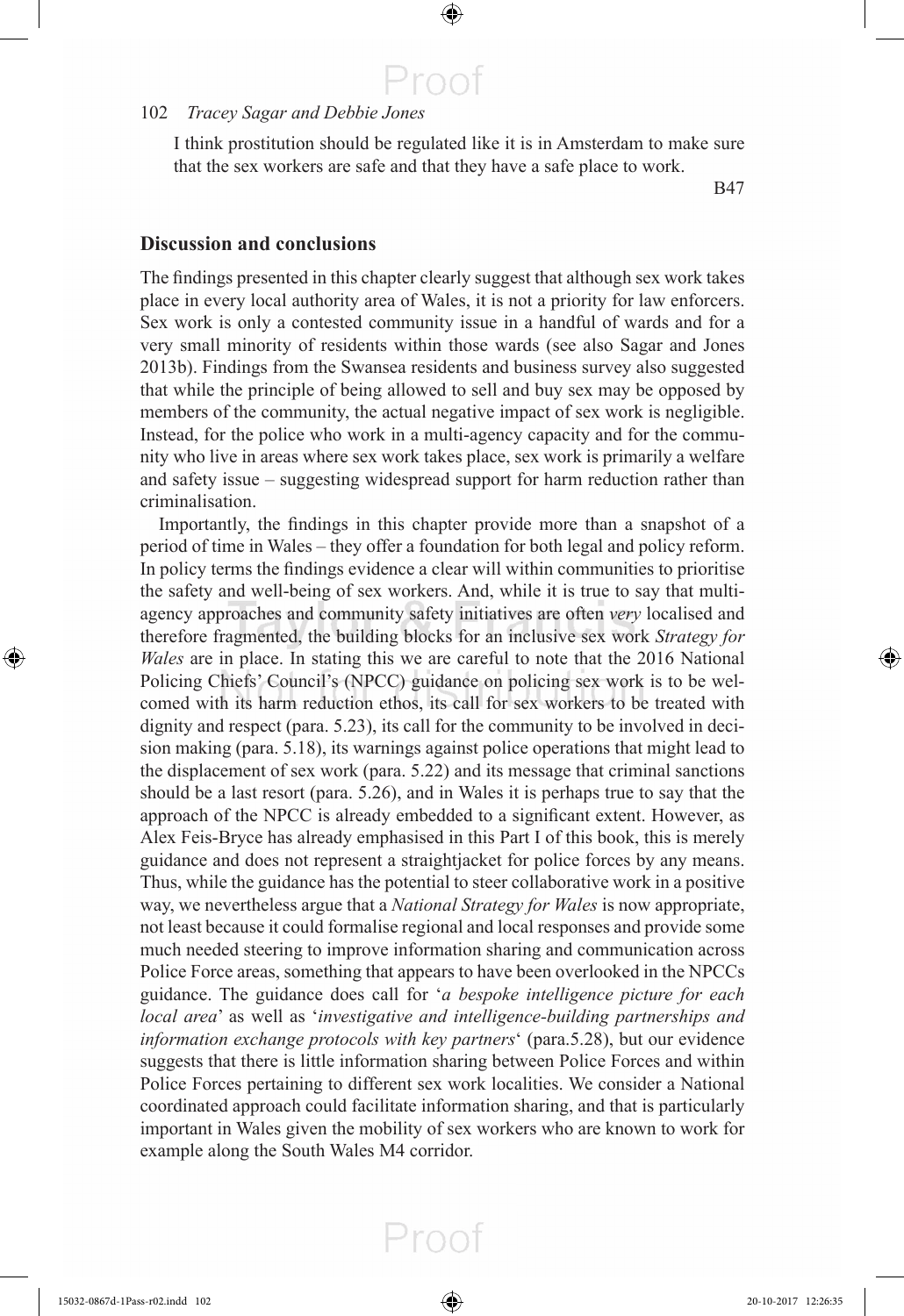$\bigoplus$ 

#### 'Not in our name': findings from Wales 103

 In terms of potential legal reform, we also welcome the interim report on prostitution from the House of Commons Home Affairs Committee (2016) which proposes the decriminalisation of the sale of sex, changes to brothel keeping laws to enable sex workers to work together in order to enhance their safety, and the removal of previous convictions from sex worker's records through amendments to the Rehabilitation Act  $(p, 21)$  paras. 58 and 59). The Committee's final report is keenly awaited; it will consider the *purpose of the law* on 'prostitution' and in doing so draw on robust evidence (for which the Committee has called). Importantly, in pursuit of legal reform, the Home Affairs Committee has recognised that different legal systems are founded on different moral values and that this was particularly true with regard to the 'sex buyer law' (Swedish or Nordic model) (p. 37 para.11), but that the law of England and Wales makes no such moral judgement. Indeed, referring to the approach of the Wolfenden Committee back in 1957, we would argue that any legal reform based primarily on moral values would be a very slippery slope. As the 1957 Committee pointed out, 'there must remain a sphere of private morality and immorality which is, in brief and crude terms, not the law's business' (para. 60). The 1957 Committee also made it clear that to try to enforce any *pattern of behaviour* was not a function of the law. And although this subsequently led to a fierce debate regarding public versus private morality, with Lord Devlin (1959) for example arguing that even private acts are subject to legal sanction if they are considered to be immoral by the popular majority, and Professor Hart (1961) conversely warning of the dangers of moral populism, the principle of 'harm' won out, that is criminal laws must be based on the principle of harm to others (see Feinberg 1990). Indeed, if we had departed from this legal philosophy in 1957 we would have been unlikely to witness the decriminalisation of homosexuality in 1969, or the legal recognition of same sex marriage in 2013 for example. The Home Affairs Committee did appear to be more positive with regard to the New Zealand decriminalisation model – which had 'resulted in a number of benefits and which sent out 'a clear policy message' (2016: 39). However, the Committee stressed that the model required further evaluation to assess the extent to which elements of it might be transferred to England and Wales, and in this regard the potential risk of increased public nuisance will command attention.

The findings documented in this chapter clearly illustrate that from the community perspective *morality* and *nuisance* are very different things. There may well be a divide within communities regarding the morality of sex work, but there is in Wales a common consensus that sex work is not a public nuisance and when sex workers are visible, the overriding concern is likely to be sex worker's safety. Thus, laws criminalising the sale and purchase of sex on the presumption of public nuisance (an argument that has been raised by consecutive governments) cannot be said to be necessary or supported in Wales. Instead, our research supports an approach which departs from criminalisation towards a community justice focused approach which is more closely aligned with decriminalisation and the approach adopted in New Zealand. We accept that decriminalisation cannot reduce stigma overnight, nor can it put a stop to sex workers being subjected to violence, nor can it eliminate the risk of anti-social behaviour. It can however improve relationships between the police and sex workers and lead to increased reporting of violence

Proof

⊕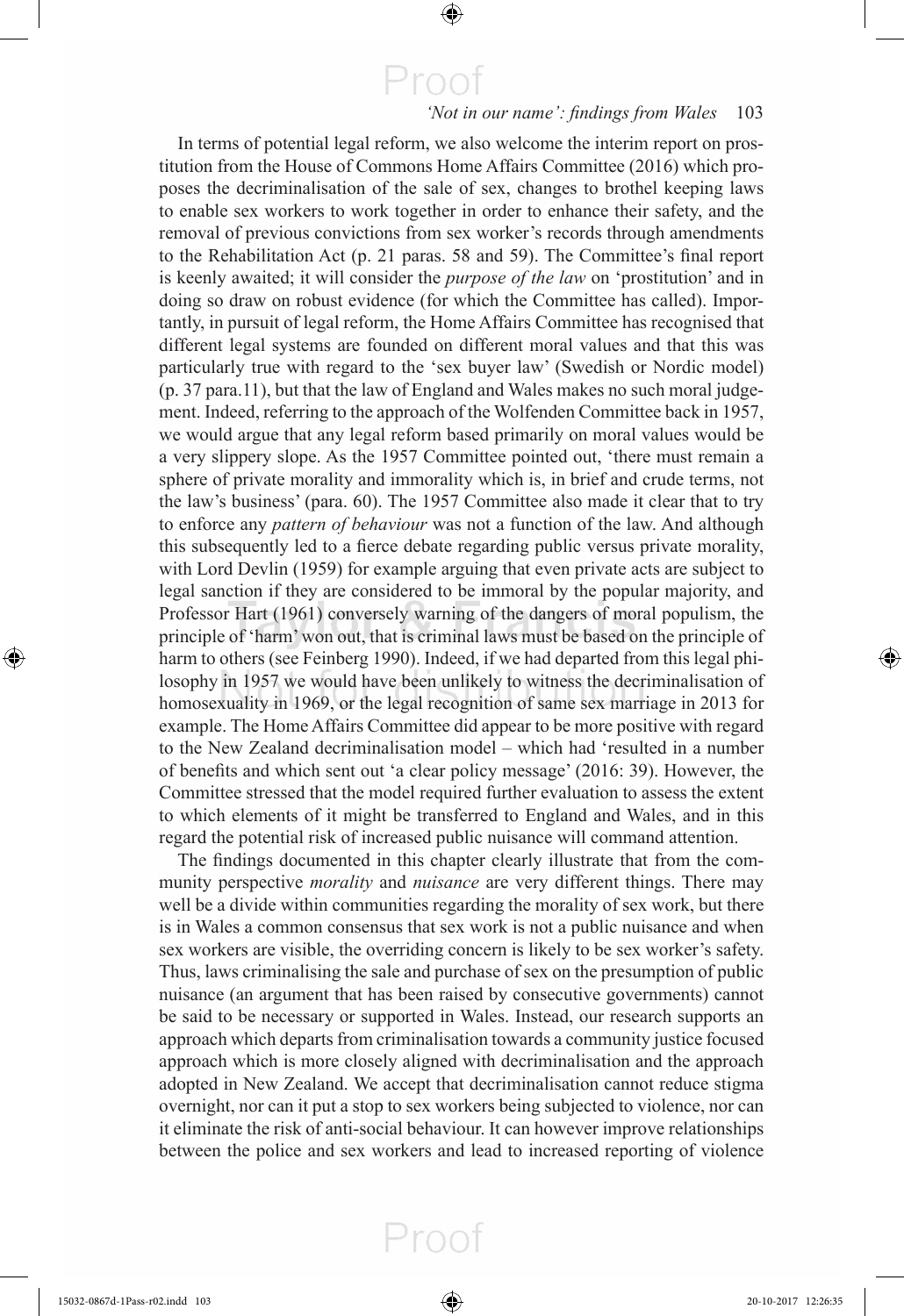#### 104 *Tracey Sagar and Debbie Jones*

(see Abel et al. 2007 ; Abel 2014 ). This is a much better fi t with the overarching aims of community safety and community justice in Wales, which like New Zealand, is a small nation with a relatively small number of sex workers.

#### **References**

- Abel, G. M. (2014) 'A decade of decriminalization: Sex work "down under" but not underground', *Criminology and Criminal Justice* , 14 (5), 580–592.
- Abel, G., Fitzgerald, L., and Brunton, C. (2007) 'The impact of the Prostitution Reform Act on the health and safety practices of sex workers', *Report to the Prostitution Law Revision Committee* , Department of Public Health and General Practice, University of Otago, Christchurch. Available at: www.otago.ac.nz/christchurch/otago018607.pdf (Accessed 11 July 2017).
- Abel, G., Fitzgerald, L., Healy, C., and Taylor, A. (Eds.) (2010) *Taking the crime out of sex work: New Zealand sex workers fight for decriminalization*. Bristol: Policy Press.
- Bellis, M. A., Watson, F. L. D., Hughes, S., Cook, P. A., Downing, J., Clark, P., and Thomson, R. (2007) 'Comparative views of the public, sex workers, businesses and residents on establishing managed zones for prostitution: Analysis of a consultation in Liverpool', *Health and Place* , 13, 603–616.
- Campbell, A. (2015) 'Sex work's governance: Stuff and nuisance', *Feminist Legal Studies* , 23 (1), 27–45.
- Carline, A. (2009) 'Ethics and vulnerability in street prostitution: An argument in favour of managed zones', *Crimes and Misdemeanours: Deviance and the Law in Historical Perspective*, 3 (1), 20–53.
- *Crime and Disorder Act* . (1998). Available at: www.legislation.gov.uk/ukpga/1998/37/ contents
- Criminal Law Revision Committee. (1984) 'Prostitution in the street', *16th Report* . Great Britain: Home Office.
- Devlin, P. (1959) *The enforcement of moral* . Oxford: Oxford University Press.
- Feinberg, J. (1990) *The moral limits of the criminal law: volume 4: Harmless wrongdoing* . New York: Oxford University Press.
- Hancock, L. (1991) 'Legal regulation of prostitution: What or who is being controlled?', *Sex Industry and Public Policy: Proceedings of a Conference* held on 6th–8th May 1991. Australian Institute of Criminology, Canberra A.C.T. Available at: http://dro.deakin.edu. au/view/DU:30030969 (Accessed 11 July 2017).
- Hart, P. (1961) *The Concept of Law*. Oxford: Clarendon Press.
- Home Office. (2004) *Paying the price: A consultation on prostitution*. London: Home Office.
- Home Office. (2006) *A coordinated prostitution strategy and a summary of responses to paying the price*. London: Home Office.
- Home Office. (2008) *Tackling the demand for prostitution: A review*. London: Home Office.
- Home Office. (2011) *Review of effective practice in responding to prostitution*. London: Home Office.
- House of Commons Home Affairs Committee. (2016) *Prostitution third report of session 16–17* . London: House of Commons. Available at: www.publications.parliament.uk/pa/ cm201617/cmselect/cmhaff/26/26.pdf (Accessed 11 July 2017).
- Kantola, J., and Squires, J. (2004) 'Discourses surrounding prostitution policies in the UK', *European Journal of Women's Studies* , 11 (1), 77–101.
- National Police Chiefs' Council. (2016) *National policing sex work guidance* . Available at: www.app.college.police.uk/app-content/major-investigation-and-public-protection/ prostitution/ (Accessed 11 July 2017).

⊕

⊕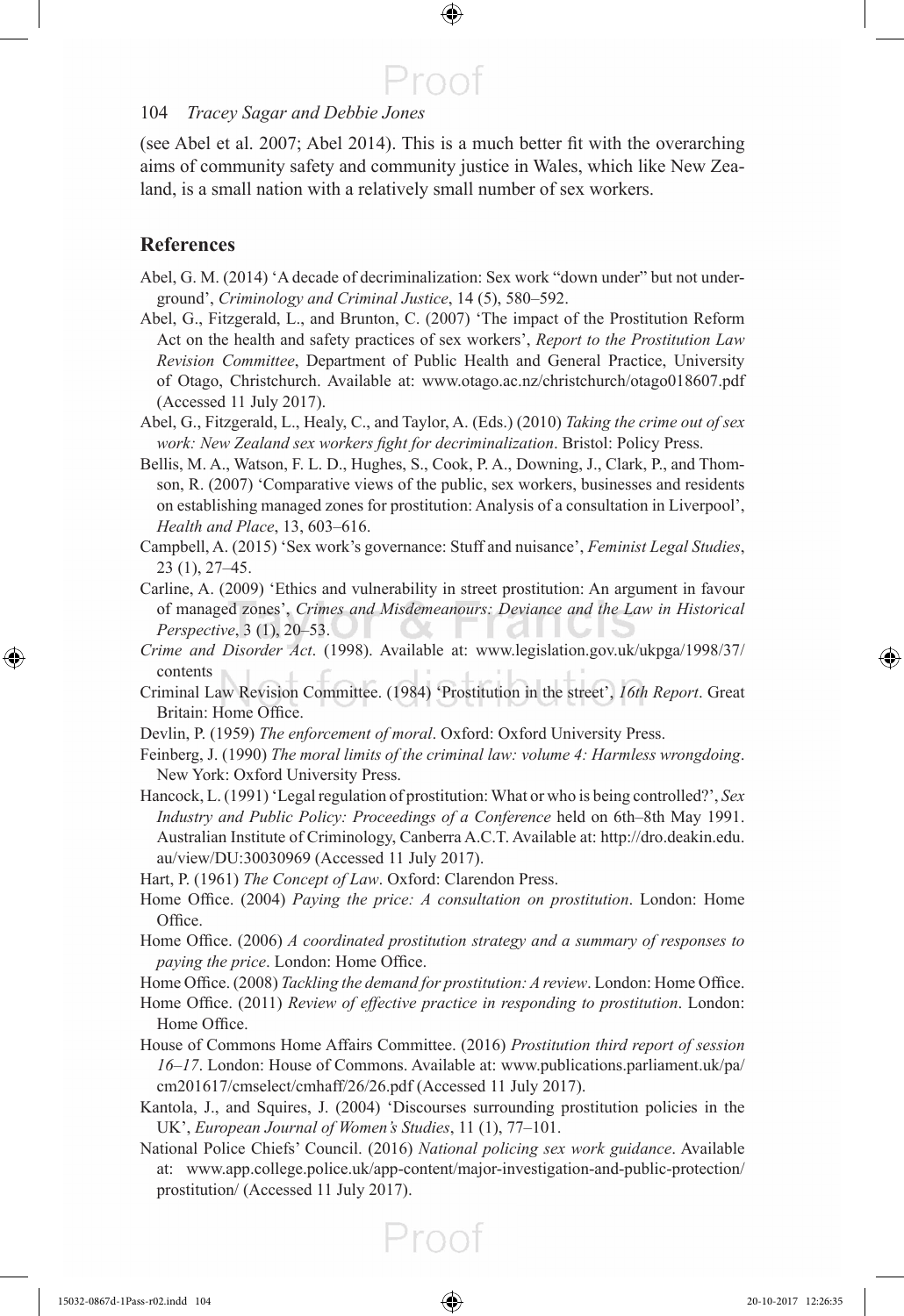#### 'Not in our name': findings from Wales 105

 O'Neill, M., and Campbell, R. (2004) *Working together to create change: Walsall prostitution consultation research: A participatory action research project* . Walsall: Walsall South Health Action Zone. Available at: www.staffs.ac.uk/schools/art\_and\_design/safe tysoapbox/images/full\_report.pdf (Accessed 11 July 2017).

⊕

Proo

- O'Neill, M., Campbell, R., Hubbard, P., Picher, J., and Scoular, J. (2008) 'Living with the other: Street sex work, contingent communities and degrees of tolerance', *Crime Media and Culture: An International Journal* , 4 (1), 73–93.
- Policing and Crime Act. (2009) *Rehabilitation Act* .
- Sagar, T. (2005) 'Street watch: Concept and practice civilian participation in street prostitution control', *British Journal of Criminology* , 45 (1), 98–112.
- Sagar, T. (2007) 'Tackling on-street sex work: Anti-social behaviour orders, sex workers and inclusive inter-agency initiatives', *Criminology and Criminal Justice* , 7 (1), 153–168.
- Sagar, T., and Jones, D. (2010) *Reaching out to female street sex workers in Cardiff: Findings from 'engagement events* '. For and on behalf of the Cardiff Sex Work Forum, Swansea University. Available at: https://cronfa.swan.ac.uk/Record/cronfa17433 (Accessed 11 July 2017).
- Sagar, T., and Jones, D. (2013a) 'The local governance of street sex work in the United Kingdom: Views from the shop floor', *International Criminal Justice Review*, 23 (3), 132–148.
- Sagar, T., and Jones, D. (2013b) 'Priorities for the minority? Street-based sex work and partnerships and communities together (PACT)', *Criminology and Criminal Justice* , 13 (4), 431–445.
- Sagar, T., Jones, D., and Harris, E. (2010) Community perceptions of street sex work in *Cardiff* . Cardiff: Swansea University. Available at: https://cronfa.swan.ac.uk/Record/ cronfa17433 (Accessed 11 July 2017).
- Sagar, T., Jones, E., Jones, D., and Clarke, L. (2014) *Sex work research Wales 2010–2014: Summary of findings*. Available at: www.gibran-uk.co.uk/past-projects/sex-work-wales (Accessed 11 July 2017).
- Sanders, T. (2009) 'Controlling the anti-sexual city: Sexual citizenship and the disciplining of female sex workers: Special issue "urban safety, anti social behaviour and the nighttime economy"', *Criminology and Criminal Justice*, 9 (4), 507–525.
- Sanders, T., O'Neill, M., and Pitcher, J. (2009) *Prostitution: Sex work, policy and politics* . London: Sage.
- Sanders, T., and Sehmbi, V. (2015) *Evaluation of the Leeds Street sex working managed area*. University of Leeds. Available at: www.nswp.org/sites/nswp.org/files/ Executive%20Summary%20Leeds,%20U%20of%20Leeds%20-%20Sept%202015.pdf (Accessed 11 July 2017).
- Scoular, J. (2010) 'What's law got to do with it? How and why law matters in the regulation of sex work', *Journal of Law and Society* , 37 (1), 12–39.
- Scoular, J., and Carline, A. (2014) 'A critical account of a "creeping neo-abolitionism": regulating prostitution in England and Wales', *Criminology and Criminal Justice* , 14 (5), 608–626.
- Scoular, J., and O'Neill, M. (2007) 'Regulating prostitution: Social inclusion, responsibilization and the politics of prostitution reform', *British Journal of Criminology* , 47, 764–778.
- Shaver, F. M. (2005) 'Sex work research methodological and ethical challenges', *Journal of Interpersonal Violence* , 20 (3), 296–319.
- Squires, P. (1997) *Criminology and the 'community safety' paradigm: Safety, power and the limits of the local'* . the British Criminology Conferences: Selected Proceedings. Volume 2. Papers from the British Criminology Conference, Queens University, Belfast, 15–19 July 1997. Available at: www.britsoccrim.org/volume2/012.pdf (Accessed 11 July 2017).

⊕